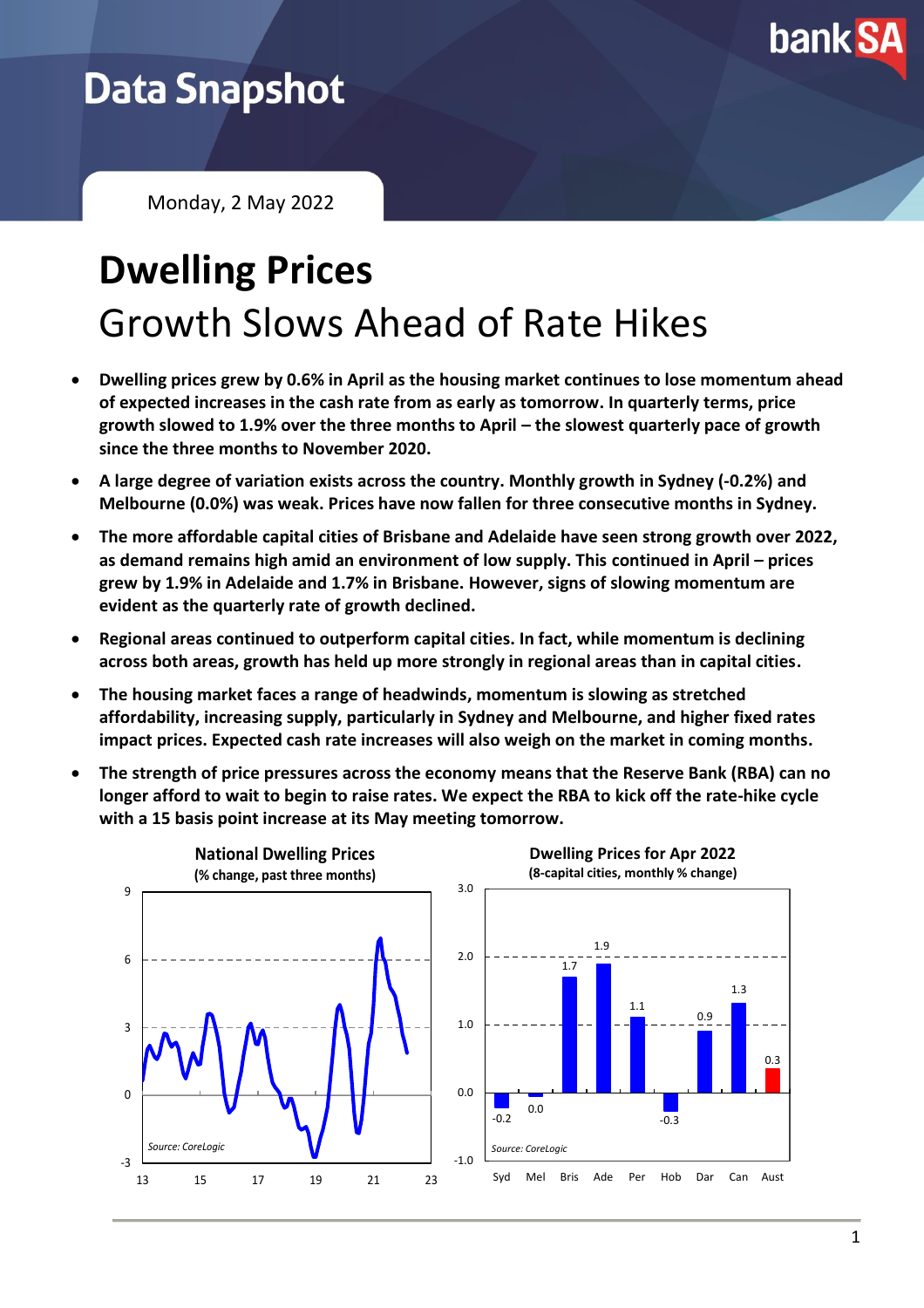#### **Dwelling Prices**

Dwelling prices grew by 0.6% in April as the housing market continues to lose momentum ahead of expected increases in the cash rate by the Reserve Bank (RBA) over coming months, and potentially from as early as tomorrow. Monthly dwelling price growth continued to trend down from its peak of 2.8% in March 2021. In quarterly terms, national dwelling price growth slowed to 1.9% over the three months to April. This was the slowest quarterly pace of growth since the three months to November 2020.

In annual terms, growth slowed to 16.7% over the year to April. This is down from 18.2% over the year to May and well below the peak of 22.4% over the year to January. The annual rate of growth is expected to continue to trend down, consistent with the slowing monthly growth rate over the past year.

While momentum continues to slow nationally, there is a large degree of variation across the country. Monthly growth across the largest markets of Sydney and Melbourne was weak, -0.2% and 0.0% in April, respectively. Dwelling prices have now fallen for three consecutive months in Sydney. The weakness across these two cities has resulted in the quarterly growth rates turning negative for the first time since the depths of the pandemic. Stretched affordability, higher fixed interest rates across lenders, an increase in supply and the prospect of interest rate increases on the horizon continue to weigh on demand.

The more affordable capital cities of Brisbane and Adelaide have seen strong growth over 2022, as demand remains high amid an environment of low supply. This continued in April, as prices grew by 1.9% in Adelaide and 1.7% in Brisbane. In annual terms, growth remained near recent peaks, at 29.3% in Brisbane and 26.2% in Adelaide. Supply levels are low across these two cities as new listings are snapped up quickly. Supply in both cities remains over 20% below levels seen at the same time last year, contributing to continued strength in prices.

However, signs of a slowing of momentum are also evident across Brisbane and Adelaide as the quarterly rate of growth slows. In Brisbane, quarterly growth fell to 5.7% over the three months to April. This was the slowest rate of quarterly growth since the three months to April 2021. In Adelaide, quarterly growth declined to 5.4%, the slowest rate of quarterly growth since the three months to August 2021.

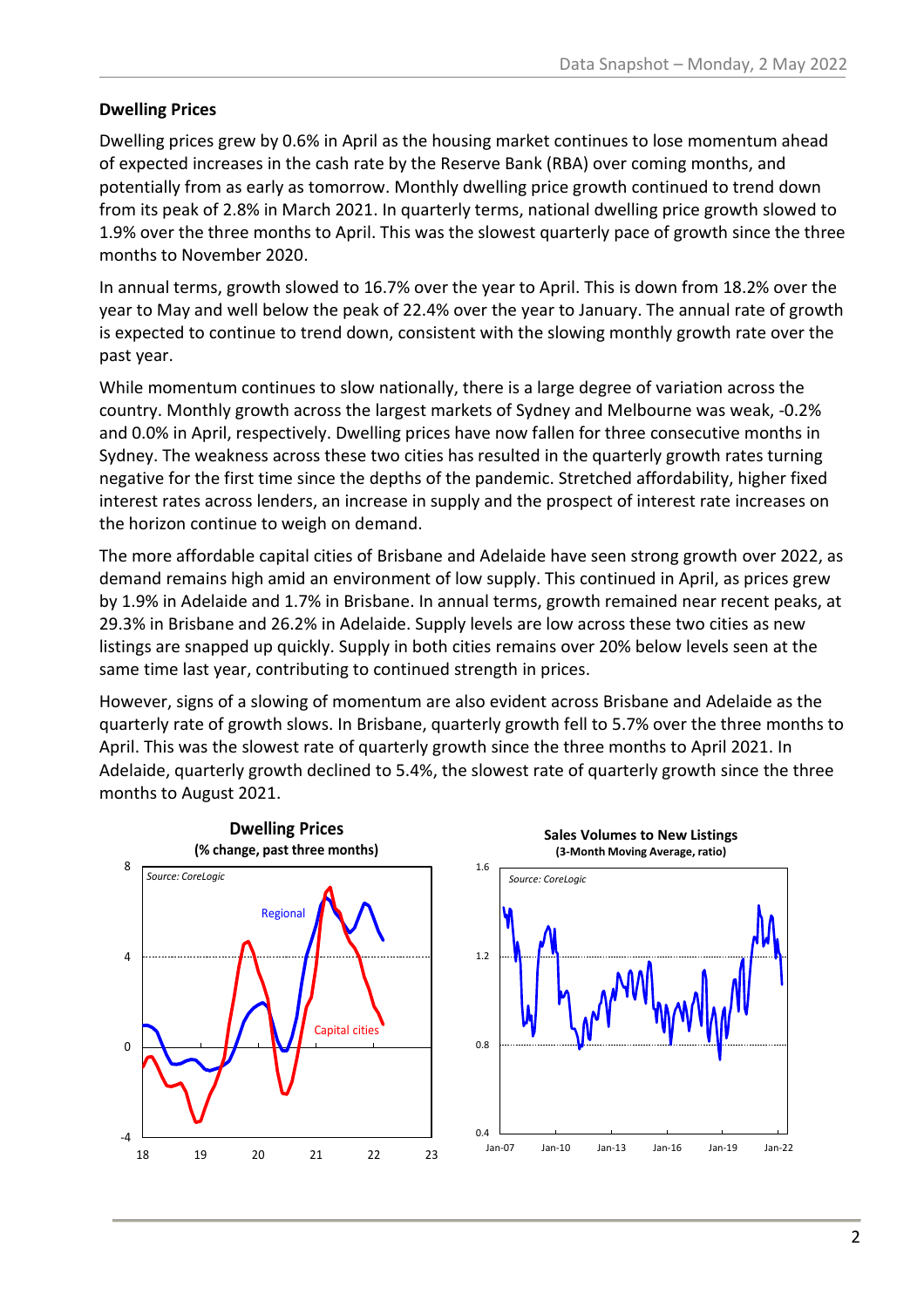Conditions are varied across other capital cities. Hobart recorded a decline of 0.3% in April – the weakest monthly growth since September 2019. Monthly growth was strong in Canberra (1.3%), Perth (1.1%) and Darwin (0.9%).

Supply levels remain low across the country as total listings (i.e. the stock) are almost 30% below the five-year average. However, nationally, new listings (i.e. the flow) are not being snapped up as quickly as earlier in this cycle as sales volumes decline. This is has contributed to the sales volumes to new listings ratio (a measure of how quickly new listings are being snapped up) falling over recent months.

Regional areas continued to outperform capital cities. In fact, while momentum is declining across both areas, growth has held up more strongly in regional areas than in capital cities. In April, dwelling prices in regional areas grew by 1.4%, versus 0.3% in capital cities. In annual terms, prices were 23.9% higher in regional areas and 14.6% higher in capital cities.

House price growth also continued to outpace unit price growth. House prices grew by 0.7% in April, while unit prices grew by 0.2%. Like other parts of the housing market, momentum is slowing across both categories. In three-month terms, house prices grew by 2.2% to April – the slowest rate of quarterly growth since the three months to November 2020. Unit prices grew by 0.8% over the same period – the slowest quarterly growth since the three months to January 2021.



#### Change in dwelling values

#### **Outlook**

Momentum continues to slow as the housing market faces a range of headwinds. Stretched affordability and increasing supply, particularly in the most expensive markets of Sydney and Melbourne, are impacting prices. While prices are still growing across most other markets, momentum is slowing. Fixed rates are higher than earlier in the cycle and expected increases in the cash rate will also weigh on the market in coming months.

The strength of price pressures across the economy, as evidenced by last week's stronger-thanexpected March quarter inflation outcome, means that the RBA can no longer afford to wait to begin to raise rates. We expect the RBA to kick off the rate-hike cycle with a 15 basis point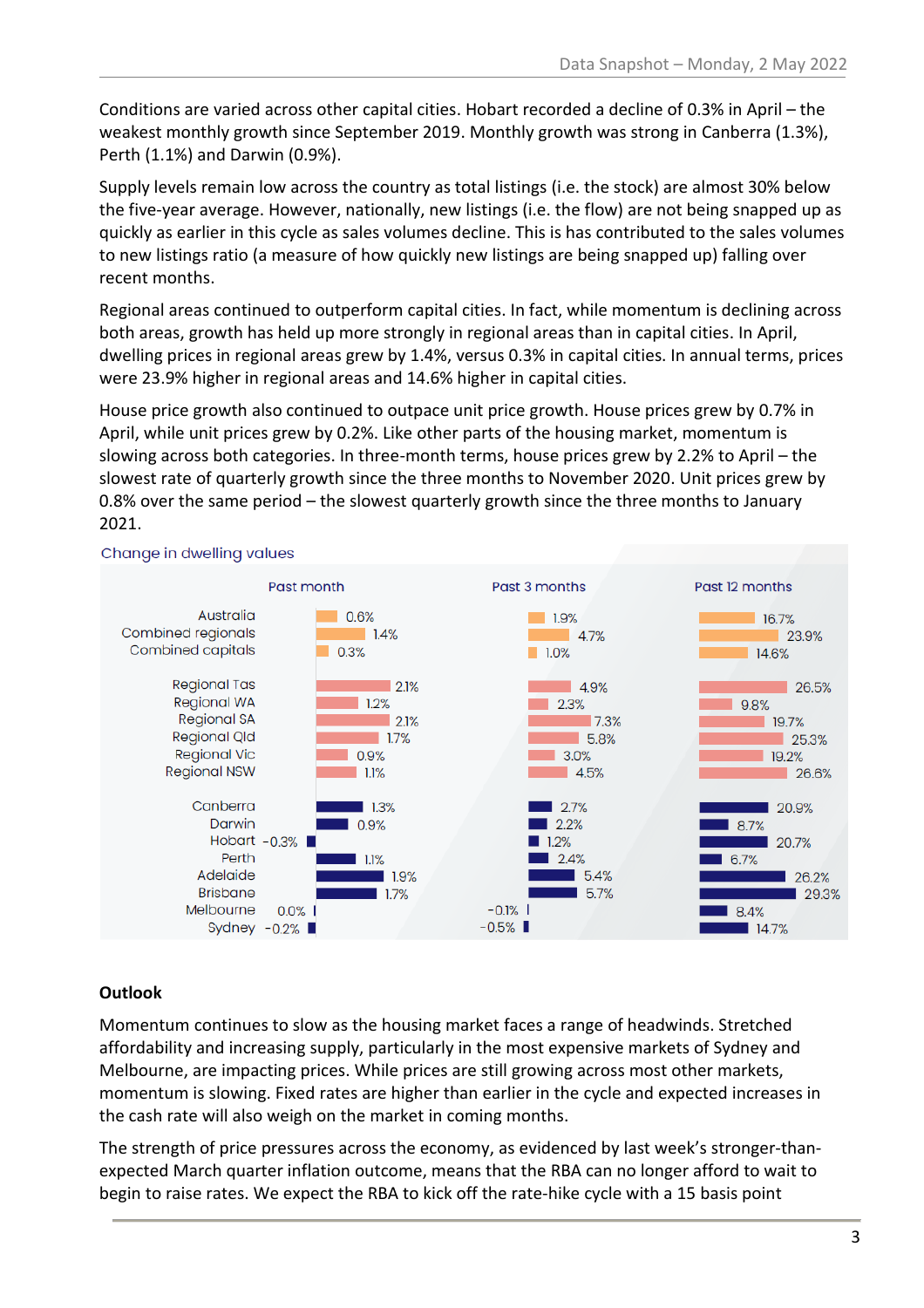increase at its May meeting tomorrow. This will be the first cash rate increase since 2010. We expect the cash rate to increase to 1.5% by the end of this year, before continuing to rise until mid-2023. The increase in the cash rate will place further downward pressure on house prices.

While the housing market faces headwinds, a strong economy, projected historic low levels of unemployment, and improving wages growth are expected to support demand and limit the extent of price falls.

Overall, we project housing prices to decline over the second half of 2022 and into 2023. However, prices are expected to settle at high levels relative to before the pandemic.

> **Jarek Kowcza, Senior Economist** Ph: 0481 476 436